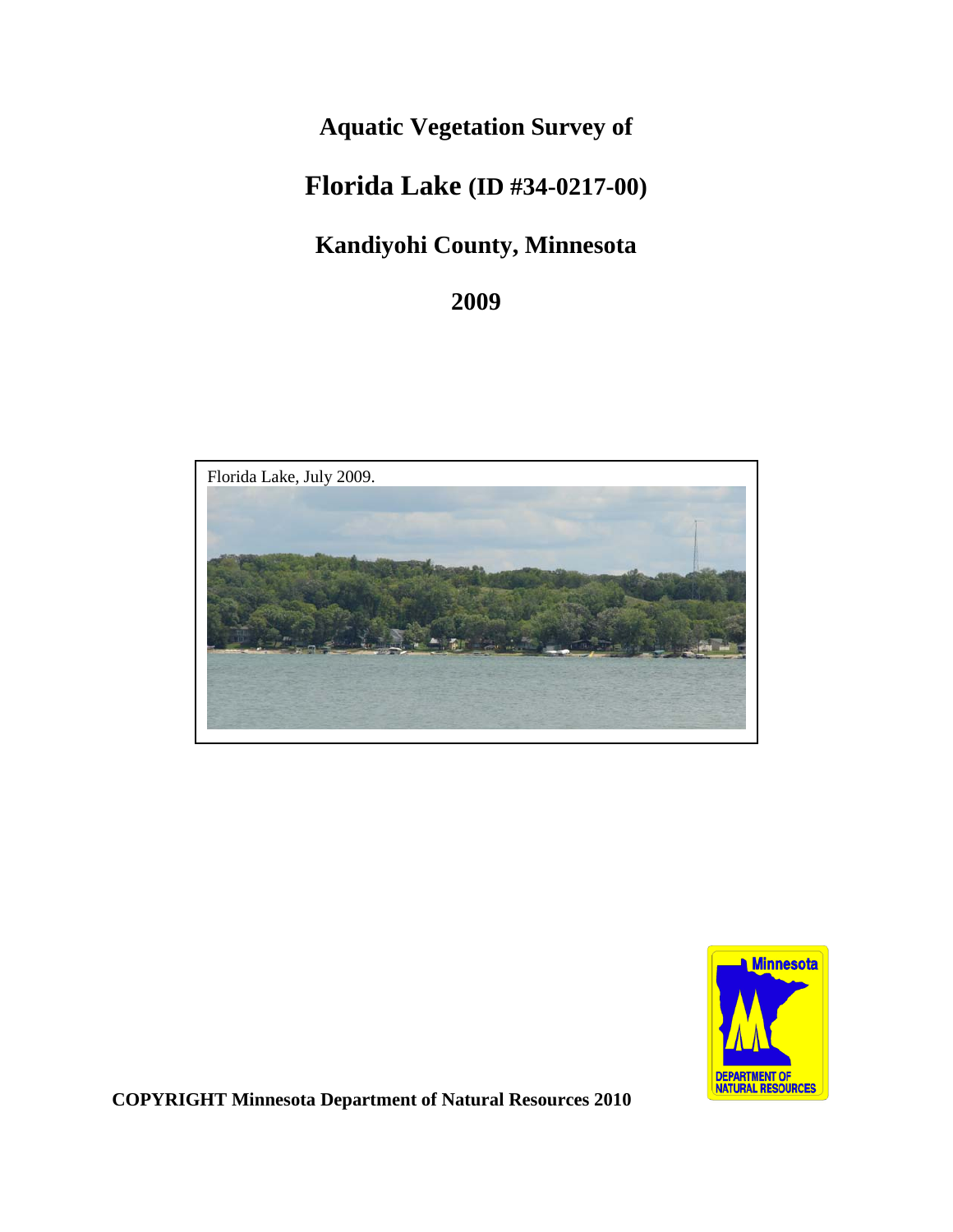**Report by:** Donna Perleberg and Stephanie Loso Minnesota Department of Natural Resources Division of Ecological Resources 1601 Minnesota Dr., Brainerd, MN 56401

### **Lake survey conducted by:**

MnDNR Ecological Resources Division Staff: Donna Perleberg, Aquatic Plant Ecologist, Brainerd Stephanie Loso, Aquatic Biologist, Brainerd Joe Eisterhold, Invasive Species Specialist, New Ulm Kevin Mortensen, Student Worker, Brainerd Adam Rollins, Intern, Brainerd Kyle Uhler, Intern, New Ulm

**Report review**: Joe Eisterhold Bruce Gilbertson, Fisheries Area Supervisor, Spicer, MN

#### **A note to readers:**

Text that appears in **blue underline** is a hypertext link to a web page where additional information is provided. If you are connected to the Internet, you can click on the blue underlined text to link to those web pages.

#### **This report is also available online at:**

[http://www.dnr.state.mn.us/eco/pubs\\_aquatics/veg\\_reports.html](http://www.dnr.state.mn.us/eco/pubs_aquatics/veg_reports.html)

### **This report should be cited as:**

D. Perleberg and S. Loso. 2010. Aquatic Vegetation of Florida Lake (DOW 34021700), Kandiyohi County, Minnesota, 2009. Minnesota Dept. of Natural Resources, Ecological Resources Division, 1601 Minnesota Drive, Brainerd, MN 56401. 13 pages.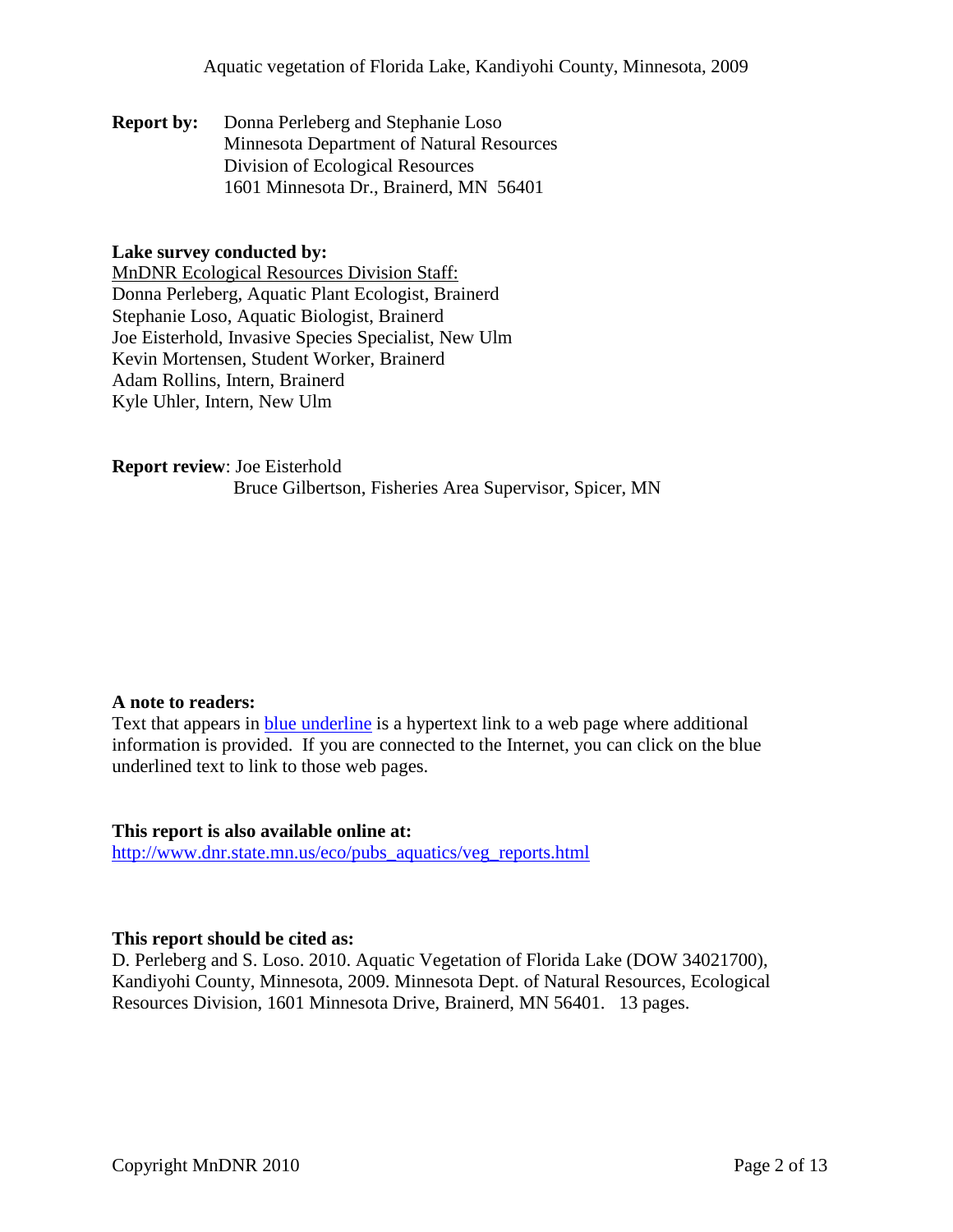## **Summary**

Florida Lake is a 674 acre, moderately productive lake in south central Minnesota. A 2009 aquatic vegetation survey was conducted to assess the abundance and distribution of the lake vegetation. This lakewide assessment included vegetation and water depth sampling at 305 sample stations and a characterization of near shore substrates.

Submerged plants were found to a depth of 25 feet but in depths greater than 15 feet, only 3% of the sites contained plants. Within the 0 to 20 feet depth zone, 73% of the sites contained vegetation.

A total of 19 aquatic plant taxa were recorded including 2 floating-leaved and 17 submerged taxa. Macroalgae were the most common plant type found and with 62% of sites contained at least one macroalgae. Muskgrass (*Chara* sp.) was the most common macroalgae and dominated the water depths from 0 to 15 feet. Annual plants were found in 20% of the sites and perennials occurred in 22%.

Two rare, submerged species, widgeon grass (*Ruppia cirrhosa*) and spiny naiad (*Najas marina*) were documented for the first time in the lake.

The non-native, submerged species, curly-leaf pondweed (*Potamogeton crispus*) was present in 8% of the sample sites. The non-native, submerged plant, Eurasian watermilfoil, (*Myriophyllum spicatum*) occurred in 1% of the site.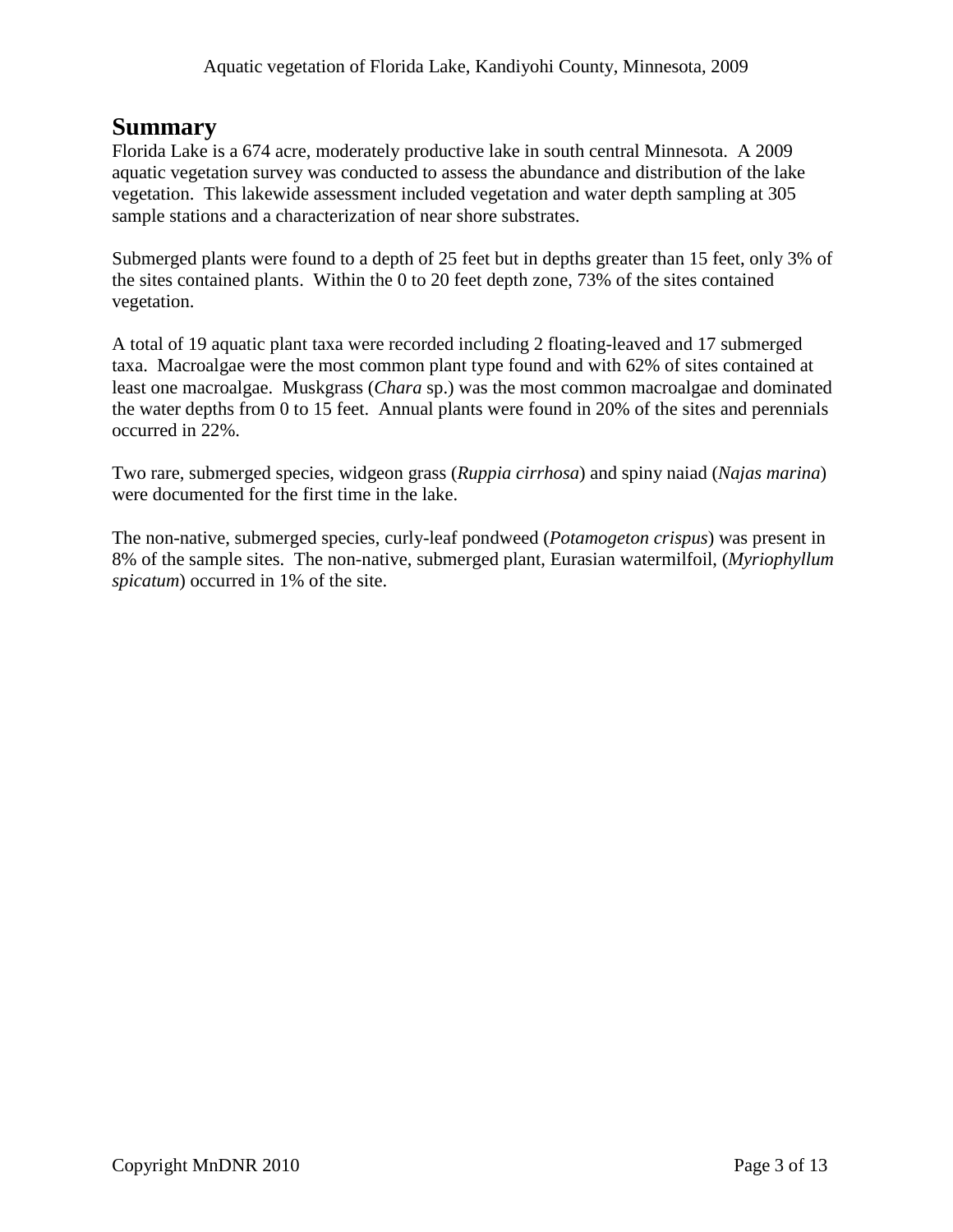# **Introduction**

Florida Lake is located about 5 miles northeast of the town of Spicer in Kandiyohi County, south central Minnesota. Within the immediate lake watershed, about 60% of the land use is characterized as pasture/open or urban, which is slightly higher above typical percentages for lakes in this region of the state (Klang et al. 1997). Florida Lake outlets to Shakopee Creek but depending on lake and creek water levels, runoff from Shakopee Creek will flow over the lake outlet dam (Klang et al. 1997). The lake also receives inflow from several marsh areas. The lake is described as mesotrophic (moderate nutrients), with good water clarity and good water quality compared to other lakes in the region (Klang et al. 1998). In 2008, the average summer Secchi [disc](http://www.pca.state.mn.us/water/secchi-slideshow.html) reading was 10 feet (MPCA, 2008).



Florida Lake is 674 acres in area and primarily round in outline with about four miles of shoreline. Florida Lake has a maximum depth of 40 feet and about 40% of the lake basin is less than 15 feet in depth. Because of its shallowness, it does not thermally stratify during the summer (Klang et al. 1998).

Previous vegetation surveys of Florida Lake have described a healthy native plant community with a moderate amount of submerged vegetation. But, the lack of emergent and near-shore submerged vegetation, partially because of residential development around the lake, is a concern (Klang et al. 1998). The non-native plant, curly-leaf pondweed (*Potamogeton crispus*) has been present in the lake since at least 1987 (DNR Fisheries Lake Files). The non-native plant, Eurasian watermilfoil (*Myriophyllum spicatum*) was found in the lake in 2009, making Florida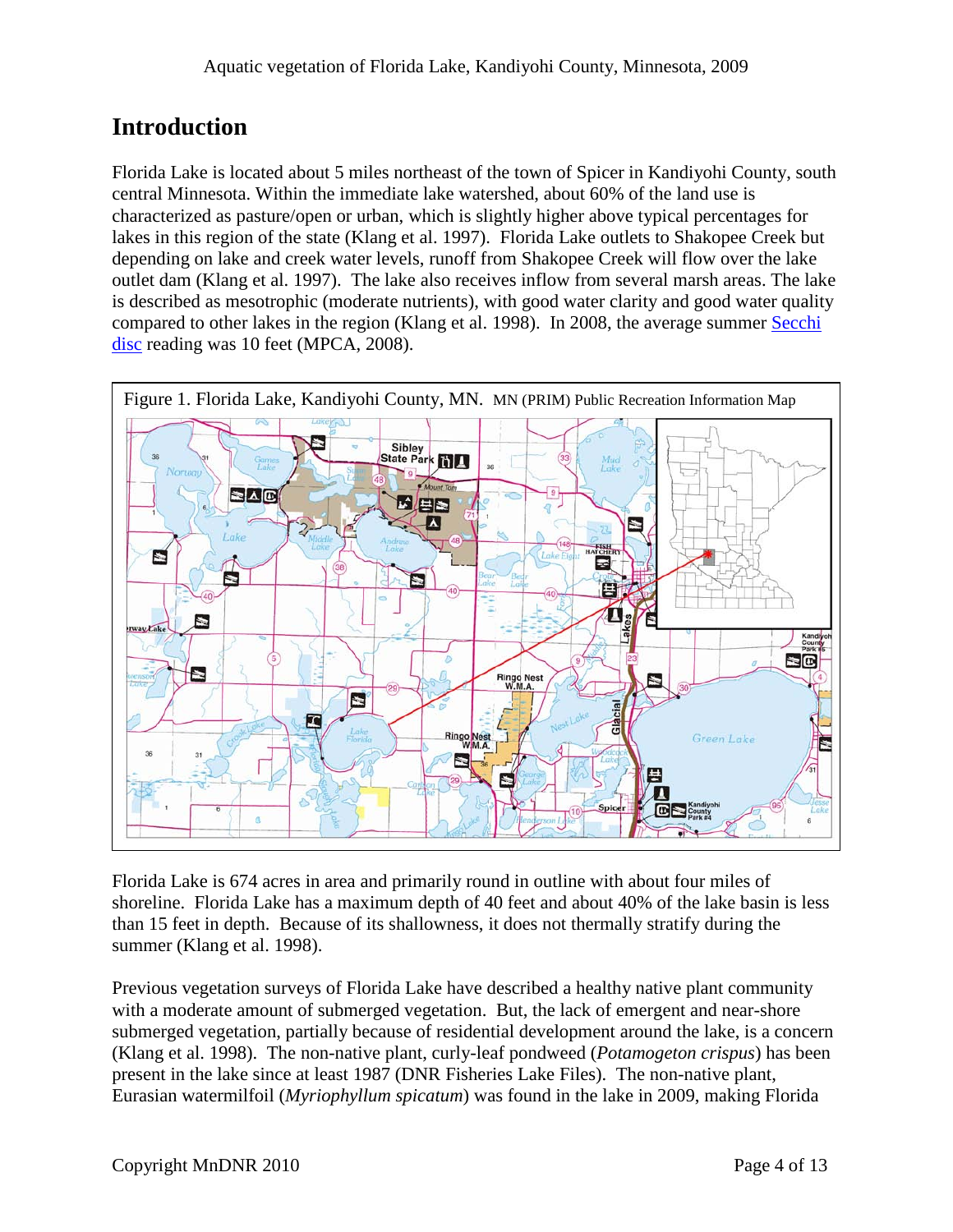Lake the  $3<sup>rd</sup>$  lake in the county where this invasive has been documented. Eurasian watermilfoil also occurs in nearby Green Lake and Norway Lake.

### **Objectives**

This survey provides a quantitative description of the 2009 plant population in Florida Lake. Objectives included:

- 1. Describe the shoal sediments of the lake
- 2. Estimate the maximum depth of rooted vegetation
- 3. Estimate the percent of the lake occupied by rooted vegetation
- 4. Record the aquatic plant species that occur in the lake
- 5. Estimate the abundance of common plant species
- 6. Develop distribution maps for common plants

## **Methods**

Florida Lake was surveyed on July 29, 2009. A pointintercept survey method was used and followed the methods described by Madsen (1999). Survey waypoints were created using a Geographic Information System (GIS) computer program and downloaded into a handheld Global Positioning System (GPS) receiver. Survey points were placed across the entire lake and spaced 75 meters (246 feet) apart.



The survey was conducted by boat and surveyors sampled 281 sites within the shore to 25 feet depth zone (Figure 2, Table 1). Surveyors found sparse vegetation beyond the 15 feet depth and therefore only sampled a subset of sites in the 26 to 30 feet depth zone.

A GPS unit was used to navigate the boat to each sample point. One side of the boat was designated as the sampling area. At each site, water depth was recorded in one-foot increments using a measured stick in water

Table 1. Sampling effort by water depth.

| Water depth     | Number of    |  |
|-----------------|--------------|--|
| interval (feet) | sample sites |  |
| 0 to 5          | 42           |  |
| 6 to 10         | 103          |  |
| 11 to 15        | 51           |  |
| 16 to 20        | 33           |  |
| 21 to 25        | 52           |  |
| 26 to 30        | 24           |  |
| total           | 305          |  |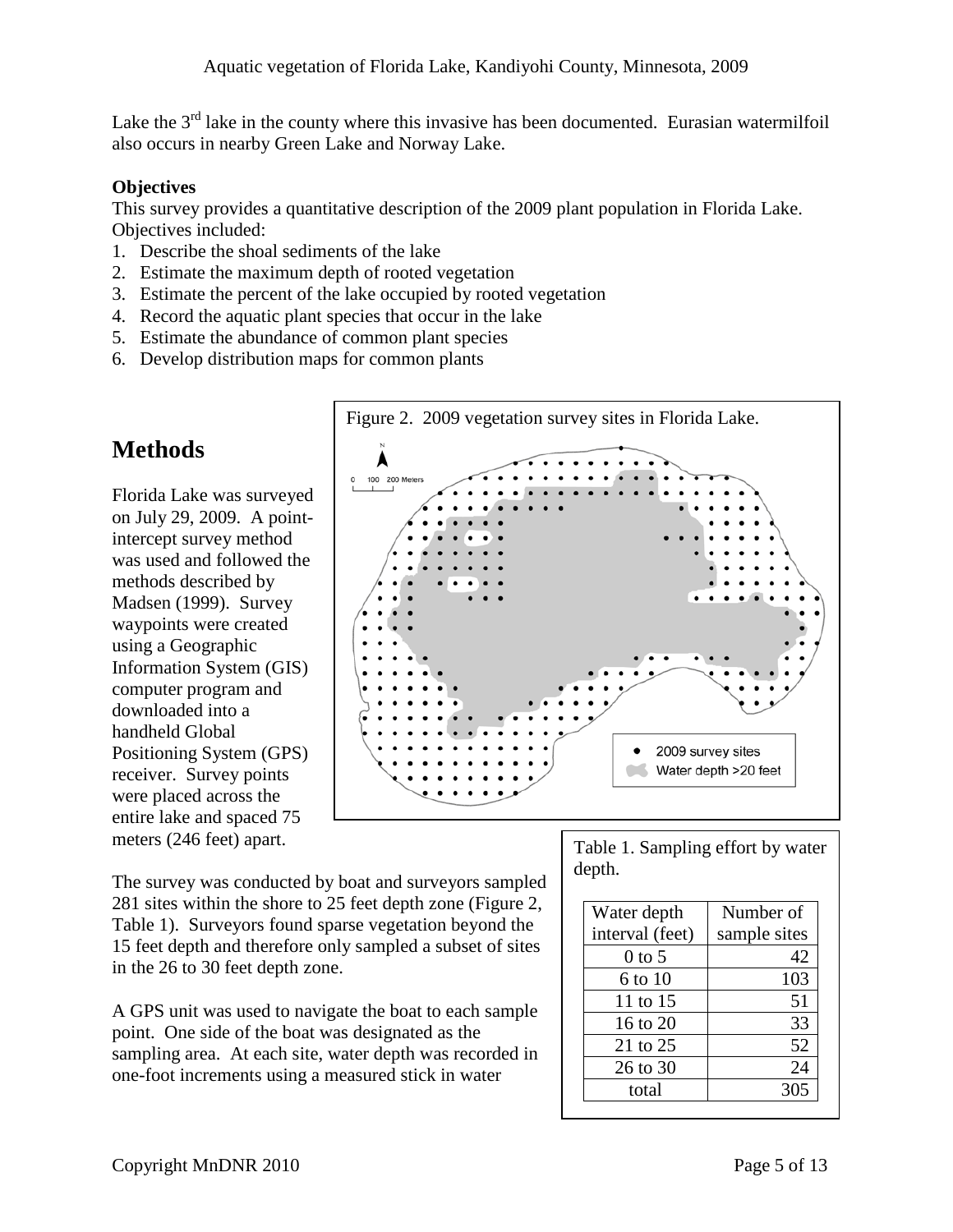depths less than seven feet and an electronic depth finder in depths greater than 7 feet.

Surveyors recorded all plant taxa found within a one square meter sample site at the pre-designated side of the boat. A doubleheaded, weighted garden rake, attached to a rope was used to survey vegetation not visible from the surface (Figure 3). Plant identification and nomenclature followed MnTaxa (2009).

Frequency of occurrence was calculated for each taxon as the number of sites in which taxa occurred divided by the total number of sample sites in the 0 to 20 feet depth zone (See example). Frequency of occurrence was also calculated within

each of the five depth zones where vegetation occurred.

Surveyors described bottom substrate at each sample site where water depth was seven feet and less. Standard substrate classes were used (Table 2) and if several substrate types occurred at a site, surveyors recorded the most common type.

Figure 3. Sampling rake.



Table 2. Substrate classes

| muck    | decomposed organic material          |
|---------|--------------------------------------|
| marl    | calcareous material                  |
| silt    | fine material with little grittiness |
| sand    | diameter less than 1/8 inch          |
| gravel  | diameter $1/8$ to 3 inches           |
| rubble  | diameter 3 to 10 inches              |
| boulder | diameter over 10 inches              |

## **Results**

## **Shoal substrates**

The shoal substrates of Florida Lake were primarily sand with scattered areas of rubble (Figure 4). Silt bottom type was found in a few sites with water depths of 6 feet.

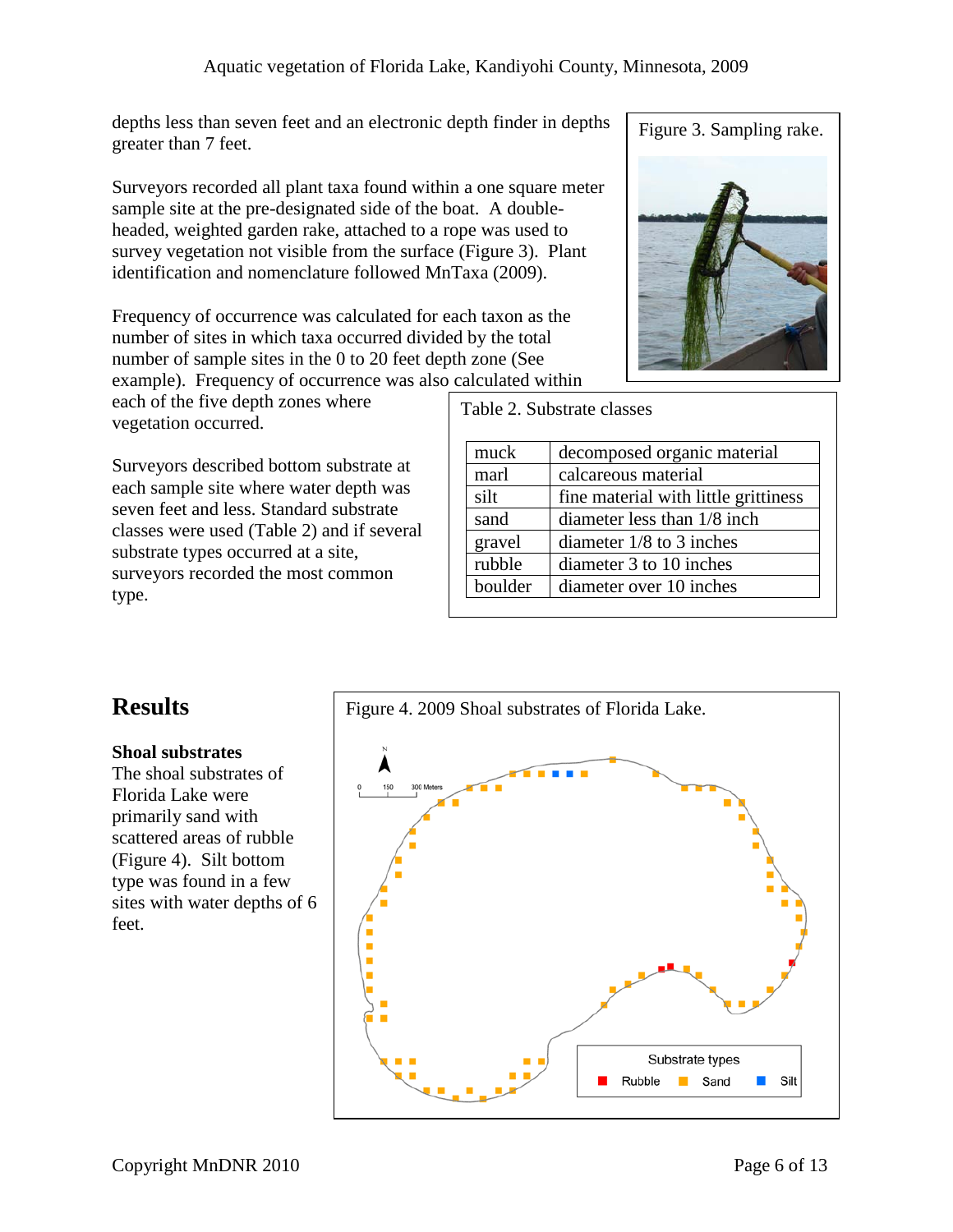#### **Number and types of plants recorded**

A total of 19 aquatic plant taxa were recorded in Florida Lake including 2 floating-leaved and 17 submerged taxa (Table 3). Submerged plants included large algae, or macroalgae, and rooted flowering plants. Both annual and perennial submerged plants occurred in the lake. Two of the submerged species, spiny naiad (*Najas marina*) and widgeon grass (*Ruppia cirrhosa*) are listed as rare, species of Special Concern, in Minnesota. The non-native submerged plants, curly-leaf pondweed (*Potamogeton crispus*) and Eurasian watermilfoil (*Myriophyllum spicatum*), were documented during the survey.

| <b>Life Form</b>               |          |            | <b>Common Name</b>      | <b>Scientific Name</b>          | Frequency<br>$N = 230$ |
|--------------------------------|----------|------------|-------------------------|---------------------------------|------------------------|
| Submerged                      |          |            | Muskgrass               | Chara sp.                       | 61                     |
| Macroalgae                     |          |            | Stonewort               | Nitella sp.                     | $\overline{2}$         |
| <b>Submerged Rooted Plants</b> |          | Annuals    | Bushy pondweed          | Najas sp.                       | 14                     |
|                                |          |            | Spiny naiad***          | Najas marina                    | $\overline{2}$         |
|                                |          |            | Widgeon grass***        | Ruppia cirrhosa                 | $\overline{8}$         |
|                                |          |            | Horned pondweed         | Zannichellia palustris          | $\overline{4}$         |
|                                | Monocots | Perennials | Sago pondweed           | Stuckenia pectinata             | 8                      |
|                                |          |            | Narrow-leaf pondweeds   | Potamogeton friesii, P. hillii, | $\overline{7}$         |
|                                |          |            |                         | P. foliosus                     |                        |
|                                |          |            | Curly-leaf pondweed**   | Potamogeton crispus             | 8                      |
|                                |          |            | Flat-stem pondweed      | Potamogeton zosteriformis       | $\overline{2}$         |
|                                |          |            | Clasping-leaf pondweed  | Potamogeton richardsonii        | $\mathbf{1}$           |
|                                |          |            | Canada waterweed        | Elodea canadensis               | $\leq$ 1               |
|                                |          |            | Needlegrass*            | Eleocharis acicularis           | $<$ 1                  |
|                                |          | Perennials | Northern water milfoil  | Myriophyllum sibiricum          | 4                      |
|                                |          |            | Eurasian watermilfoil** | Myriophyllum spicatum           |                        |
|                                | Dicots   |            | Coontail                | Ceratophyllum demersum          | $\overline{2}$         |
|                                |          |            | Greater bladderwort     | Utricularia vulgaris            |                        |
| <b>FLOATING</b>                |          |            | White waterlily         | Potamogeton natans              | <1                     |
|                                |          |            | Yellow waterlily        | Nuphar variegata                | present                |

(Frequency is the percent of sample sites in which a plant taxon occurred in the 0-20 ft water depth.)

Present = found during survey, but not in survey sites

\*This plant may also grow as an emergent plant along mudflats.

\*\*non native to Minnesota

\*\*\*rare species in Minnesota

### *Example:*

In Florida Lake there were 230 samples sites in the 0-20 feet zone. Muskgrass (*Chara* sp.) occurred in 140 sites. Muskgrass frequency in 0-20 feet zone =  $(140/230)*100 = 61%$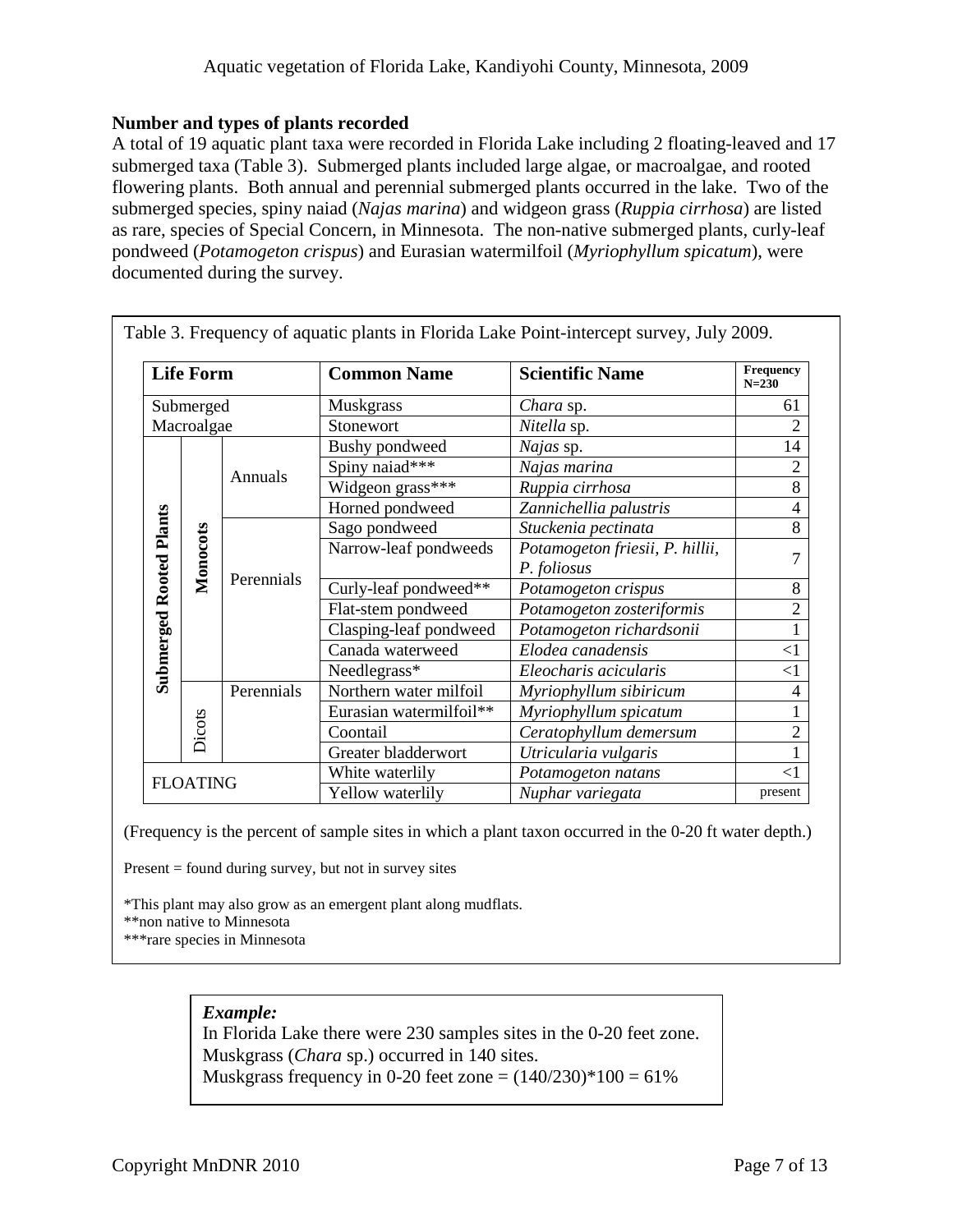## **Distribution of aquatic plants**

Submerged plants were found to a depth of 25 feet but in depths greater than 15 feet, only 2 sites contained plants (Figure 5). Within the 0-20 feet depth zone (which includes about 40% of the lake), 73% of the sites contained vegetation.

The broadest bands of vegetation were in the southwest end of the lake, where plant beds

extended lakeward 300 meters (1,000 feet) (Figure 6). Along shorelines with steeper drop-offs, the vegetation zone was limited to narrow shallow zones within 50 to 100 meters (150 to 250 feet) from shore. Scattered plants were also found on off-shore, shallow sandbars.



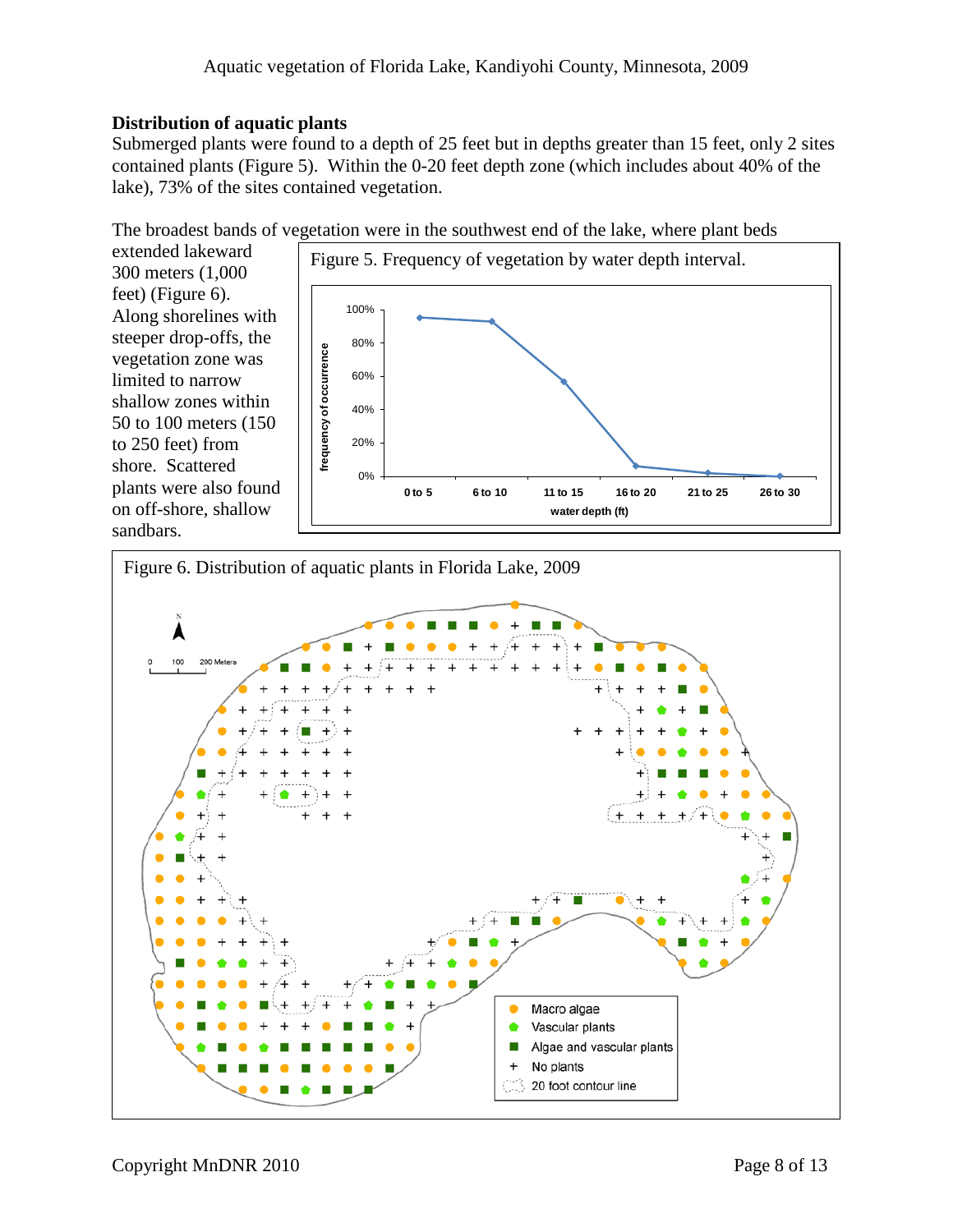The number of plant taxa found at each one square meter sample site ranged from 0 to 6 but most sites contained only one plant taxon. The highest number of plant types was found in 6 to 10 feet depth zone where the mean number of plant taxa per site was two.

## **Macroalgae**

Macroalgae are multi-celled plants that lack true roots, stems or leaves. Unlike microscopic algae that float freely in the water column, macroalgae resemble larger plants and often form low-growing mats on the lake bottom. Macroalgae dominated the plant community of Florida Lake. Within the 0 to 20 feet depth zone, most (62%) of all sites contained macroalgae and 40% of these sites contained only macroalgae (Figure 6).

[Muskgrass](http://www.dnr.state.mn.us/aquatic_plants/algae/chara.html) (*Chara* sp.) is a macroscopic algae that is common in many hard water Minnesota lakes. It has a brittle texture and a characteristic "musky" odor. Because muskgrass does not form true stems, it is a lowgrowing plant, often found entirely beneath the water surface where it may form low "carpets" on the lake bottom (Figure 7). Muskgrass is adapted to variety of substrates and is often the first taxa to colonize open areas of lake bottom where it can act as a sediment



stabilizer. Beds of muskgrass can provide important fish spawning and nesting habitat. Muskgrass was the most frequently occurring plant in Florida Lake (Table 3). It was found in the 0 to 15 feet depth zone where it occurred in 61% of the site (Figure 8).



## **Annual rooted plants**

Several annual, rooted, submerged plants were found in Florida Lake. These plants regrow each year from seed set in the previous summer. In Florida Lake, 22% of the sites (0 to 20 feet) contained at least one annual plant.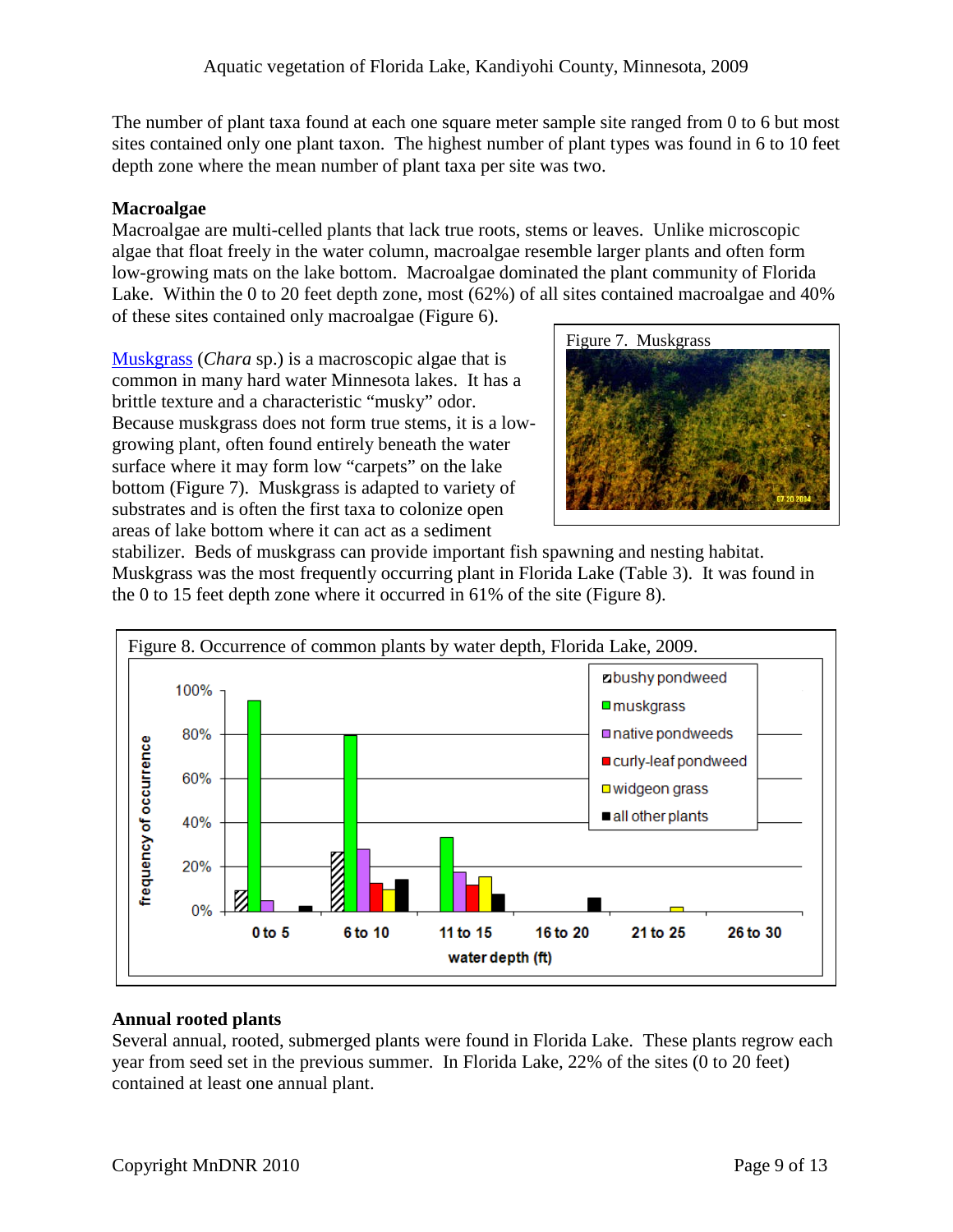[Bushy pondweed](http://www.dnr.state.mn.us/aquatic_plants/submerged_plants/bushy_pondweeds.html) (*Najas* sp.) is a low-growing submerged plant (Figure 9). The seeds and foliage of this plant are an important duck food and beds of this plant provide good fish cover. In the 0 to 20 feet depth zone, bushy pondweed was found in 14% of the sample sites (Table 3) but it was restricted to depths of 10 feet and less (Figure 8).

[Widgeon grass](http://www.dnr.state.mn.us/rsg/profile.html?action=elementDetail&selectedElement=PMRUP01020) (*Ruppia cirrhosa*) is one of the "grassleaved" plants that occur in Florida Lake. This submerged plant has elongated, fine leaves (Figure 10) that may grow nearly 2 feet in length. This plant's name refers to its importance as a waterfowl food source. Widgeon grass is designated as a rare, [Special Concern,](http://www.dnr.state.mn.us/ets/index.html) species in Minnesota because of its limited distribution in the state. This plant is restricted to western Minnesota lakes with high alkalinity, high conductivity and high pH. This plant often grows as an annual, resprouting from seed each year. Therefore, the actual distribution of widgeon grass within a lake may vary widely from year to year, depending on seed set and distribution in the previous year. Widgeon grass occurred in 8% of the sites in the 0 to 20 feet depth zone (Table 3). It was the only plant found in depths greater than 20 feet, where it occurred with a frequency of 2% (Figure 8).

[Spiny naiad](http://www.dnr.state.mn.us/rsg/profile.html?action=elementDetail&selectedElement=PMNAJ01060) (*Najas marina*), was confirmed for the first time in Florida Lake (Figure 11). Spiny naiad is related to the common plant, bushy pondweed that was also found in these lakes. Both species are annuals and grow each spring from seed. Spiny naiad is usually found in very alkaline lakes of western Minnesota and is listed as a [Special Concern](http://www.dnr.state.mn.us/ets/index.html) species in the state because of its unique habitat requirements. In Florida Lake, it occurred in only 2% of the sample sites (0 to 20 feet) but in other western Minnesota lakes it occurs quite frequently. Like the other annual plants in Florida Lake, the abundance of spiny naiad may fluctuate widely between years.

### **Perennial submerged plants**

[Pondweeds](http://www.dnr.state.mn.us/aquatic_plants/submerged_plants/broadleaf_pondweeds.html) (*Potamogeton* spp. and *Stuckenia* spp.) are rooted perennial plants and their rhizomes may form mats on the lake bottom that help consolidate soil (Arber 1920). These underwater plants have opposite, entire leaves and form "cigar-shaped" flowers that emerge above the water surface. Many pondweed species over-winter as hardy rhizomes while other species produce tubers, specialized winter buds, or remain "evergreen" under the ice. Seeds and tubers of pondweeds are an important source of waterfowl food. The foliage of pondweeds provides food





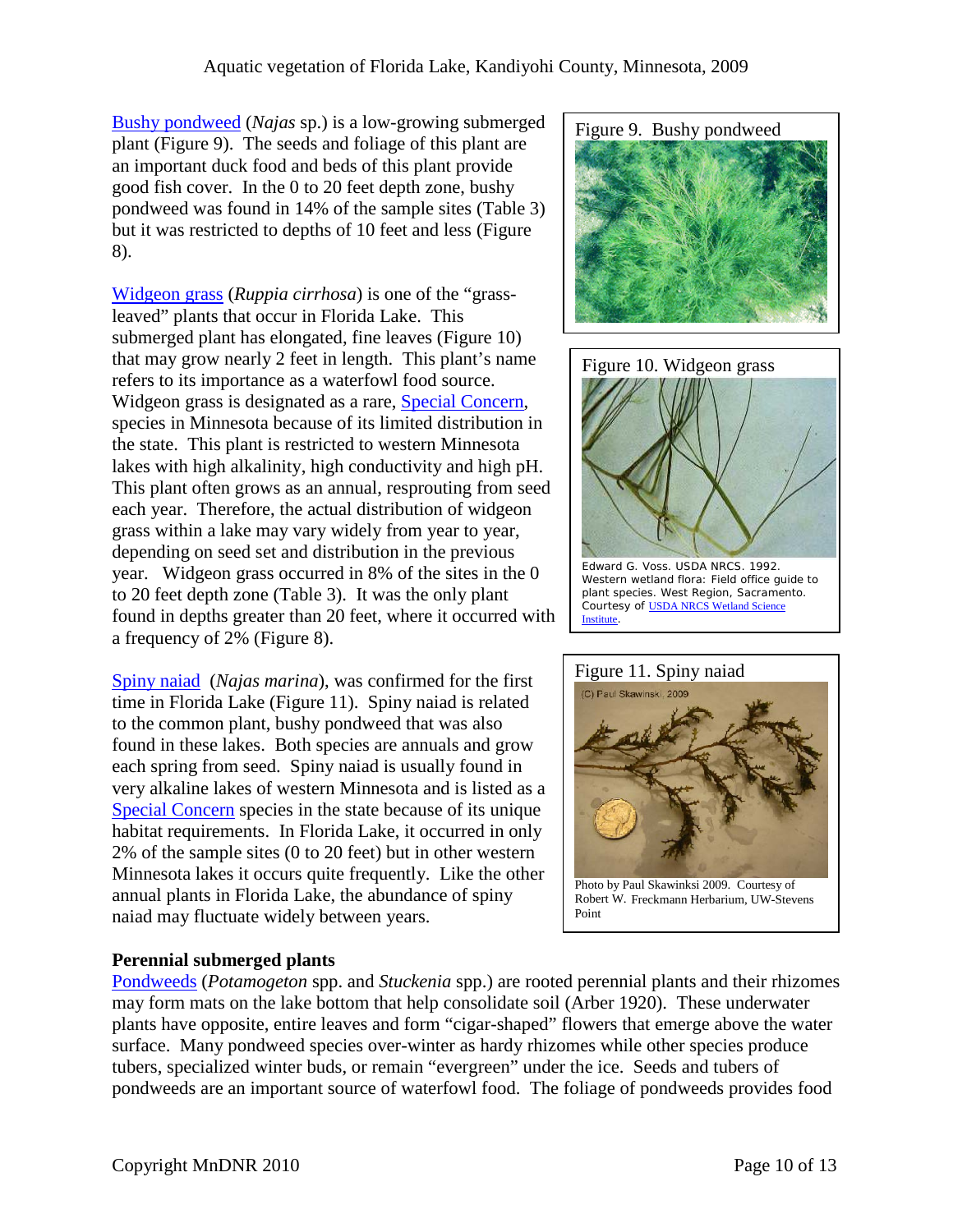for a variety of marsh birds, shore birds and wildlife and provides shelter, shade and spawning sites for a range of fish species (Borman et al. 2001). Pondweeds inhabit a wide range of aquatic sites and species vary in their water chemistry and substrate preferences and tolerance to turbidity. There are more than 20 species of pondweeds in Minnesota and they vary in leaf shapes and sizes. Several native pondweeds occur in Florida Lake (Table 3). Within the 0 to 20 feet depth zone, 20% of the sites contained at least one native, perennial plant.

[Narrow-leaf pondweeds](http://www.dnr.state.mn.us/aquatic_plants/submerged_plants/narrowleaf_pondweeds.html) (Figure 12) are rooted, perennial submerged plants with small, thin leaves. Leaves grow entirely below the water surface but flowers extend above the water. This plant also over winters as rhizomes and winter buds. There are several different types of pondweeds that are included in this general group and without fruit or flowers they are difficult to distinguish. In Florida Lake, four different species were identified: sago pondweed (*Stuckenia pectinata*), fries' pondweed (*Potamogeton friesii*), hill's pondweed (*P. hillii*), and leafy pondweed (*P. foliosus*). At least 15% of the sample sites contained at least one narrow-leaf pondweed (Table 3).

[Clasping-leaf pondweed](http://www.dnr.state.mn.us/aquatic_plants/submerged_plants/broadleaf_pondweeds.html) (*Potamogeton richardsonii*) is a broad-leaf pondweed found in Florida Lake. Broad-leaf pondweeds are sometimes called "cabbage" by anglers because of their wide leaves. The foliage of this plant provides cover for fish and its fruits are valuable waterfowl food. Clasping-leaf pondweed forms only submerged leaves (Figure 13). This plant was found in 1% of the survey sites (0 to 20 feet) and occurred in depths less than 10 feet.

[Curly-leaf pondweed](http://www.dnr.state.mn.us/aquatic_plants/submerged_plants/curlyleaf_pondweed.html) (*Potamogeton crispus*; Figure 14) resembles clasping-leaf pondweed but it is not native to Minnesota. This submerged plant that has been present in the state since at least 1910 (Moyle and Hotchkiss 1945) and is now found in more than 700 Minnesota lakes (Invasive Species Program 2008). Like many native submerged plants, it is perennial but has a unique life cycle that may provide a competitive advantage over native species. Curly-leaf pondweed is actually dormant during late summer and begins new growth in early fall. Winter foliage is produced and continues to grow under ice (Wehrmeister and Stuckey 1978). Curly-leaf reaches its maximum growth in May and June, when water temperatures are still too low for most native plant growth. In late spring and early summer, curly-



Figure 13. Clasping-leaf pondweed with waterlilies.





leaf plants form structures called "turions" which are hardened stem tips that break off and fall to the substrate. Turions remain dormant through the summer and germinate into new plants in early fall (Catling and Dobson 1985).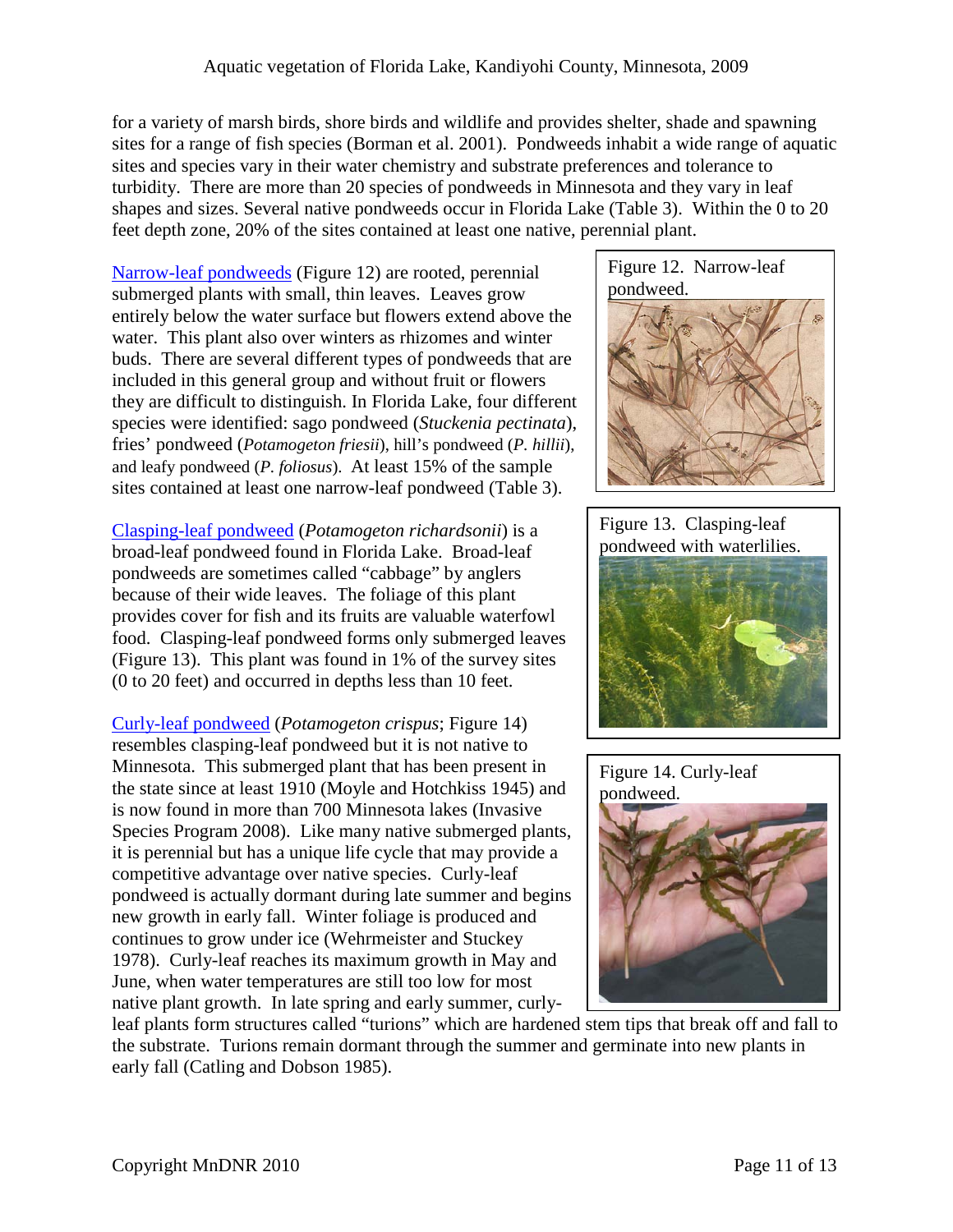The foliage of curly-leaf pondweed does provide some fish and wildlife habitat, but it may also create problems in some lakes, or in areas of some lakes. During its peak growth in spring, curly-leaf may reach the water surface at certain depths and create dense mats. These dense growths may compete with native vegetation and can also cause problems for recreational lake users.

Curly-leaf pondweed was found in 8% of the sites (0 to 20 feet) during the August survey of Florida Lake. Its frequency may be higher during its peak growth period in May and June.

[Northern watermilfoil](http://www.dnr.state.mn.us/aquatic_plants/submerged_plants/northern_watermilfoil.html) (*Myriophyllum sibiricum*) is a native, submerged, rooted plant with finely divided, feather-shaped leaves (Figure 15). Particularly in depths less than 10 feet, this plant may reach the water surface and its flower stalk will extend above the water surface. It spreads primarily by stem fragments and over-winters by hardy rootstalks and winter buds. Northern watermilfoil is not tolerant of turbidity and grows best in clear water lakes (Nichols 1999). In Florida Lake, northern watermilfoil was found to a depth of 12 feet of water. Within the 0 to 20 feet depth zone, it was present in 4% of the sample sites (Table 3).

[Eurasian watermilfoil](http://www.dnr.state.mn.us/invasives/aquaticplants/milfoil/index.html) (*Myriophyllum spicatum*; Figure 16) closely resembles northern watermilfoil but it is not native to Minnesota. Eurasian watermilfoil is adapted to survive in lower light levels than many native aquatic plants but still requires adequate light for growth. In Florida Lake it was found to a depth of 11 feet. Within the 0 to 20 feet depth zone, it was found at only three (1%) of the sample sites.

### **For more information:**

on the values of aquatic plants: [Value of aquatic plants](http://www.dnr.state.mn.us/shorelandmgmt/apg/value.html) on curly-leaf pondweed and Eurasian watermilfoil: [DNR Invasive Species Annual Report](http://files.dnr.state.mn.us/eco/invasives/annualreport.pdf)